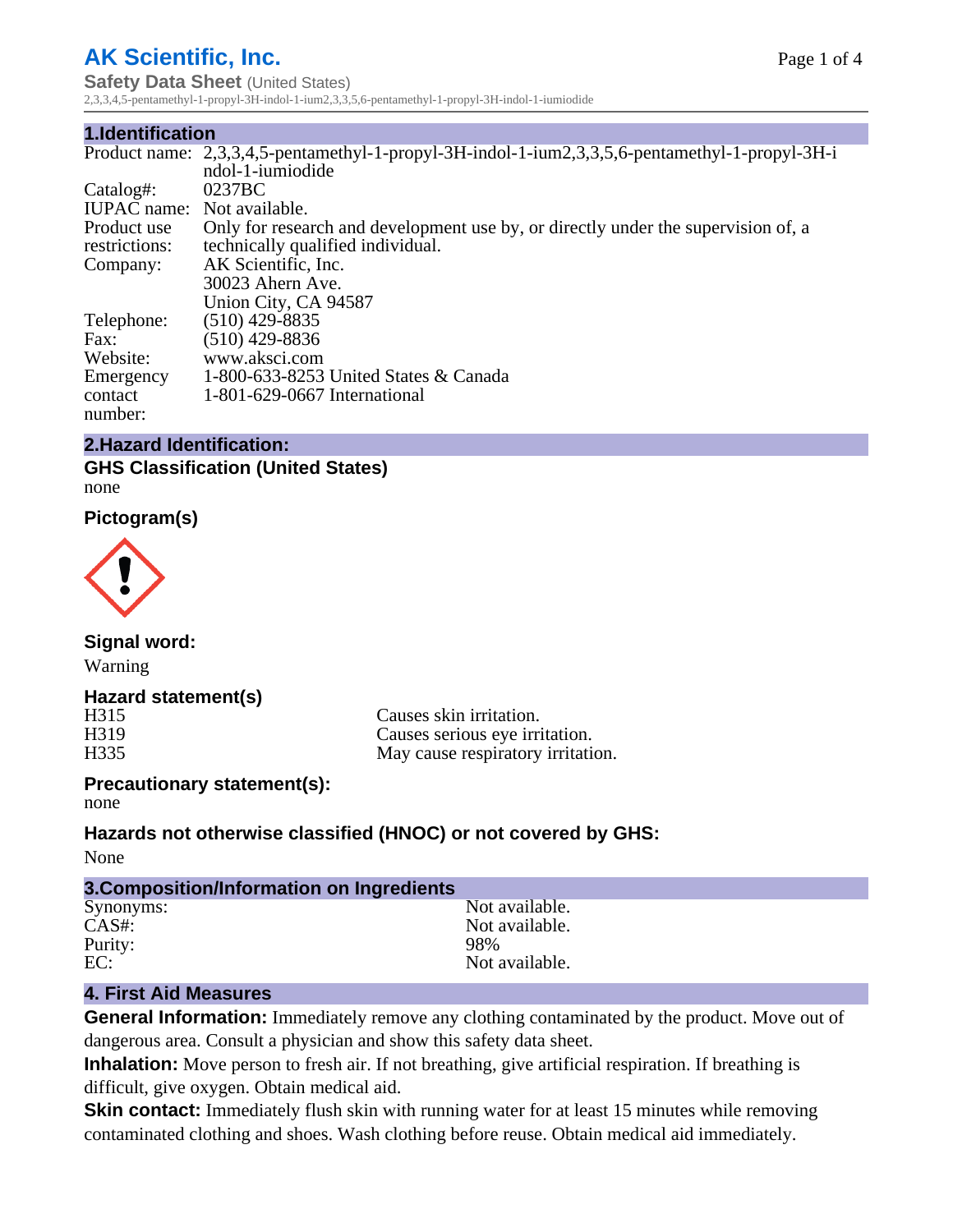**Eye contact:** Immediately flush open eyes with running water for at least 15 minutes. Obtain medical aid immediately.

**Ingestion:** Do NOT induce vomiting without medical advice. Rinse mouth with water. Never

administer anything by mouth to an unconscious person. Obtain medical aid immediately.

**Most important symptoms and effects, both acute and delayed:** No further information available. Please see sections 2 and 11.

**Indication of any immediate medical attention and special treatment needed:** No further information available.

## **5. Fire Fighting Measures**

**Suitable extinguishing media:** Use water spray, dry chemical, carbon dioxide, or chemical foam. **Specific hazards arising from the chemical:** .

**Advice for firefighters:** As in any fire, wear a NIOSH-approved or equivalent, pressure-demand, self-contained breathing apparatus and full protective gear. During a fire, irritating and highly toxic gases may be generated by thermal decomposition or combustion.

## **6. Accidental Release Measures**

**Personal precautions, protective equipment and emergency procedures:** Wear protective equipment and keep unprotected personnel away. Ensure adequate ventilation. Remove all sources of ignition. Prevent further leak or spill if safe to do so. For personal protective equipment, please refer to section 8.

**Environmental precautions:** Do not let product enter drains, other waterways, or soil.

**Methods and materials for containment and cleaning up:** Prevent further leak or spill if safe to do so. Vacuum, sweep up, or absorb with inert material and place into a suitable disposal container. Consult local regulations for disposal. See section 13 for further disposal information.

## **7. Handling and Storage**

**Precautions for safe handling:** Avoid contact with skin, eyes, and personal clothing. Wash hands thoroughly after handling. Avoid breathing fumes. Use only with adequate ventilation. Wear suitable protective clothing, gloves, and eye/face protection. Keep away from sources of ignition. Minimize dust generation and accumulation. Keep container tightly closed. Open and handle container with care. Do not eat, drink, or smoke while handling.

**Conditions for safe storage, including any incompatibilities:** Store in a tightly-closed container when not in use. Store in a cool, dry, well-ventilated area away from incompatible substances. Keep away from sources of ignition.

## **8. Exposure Controls/Personal Protection**

## **Exposure limits:**

OSHA PEL: Not available. NIOSH REL: Not available.<br>ACGIH TLV: Not available. ACGIH TLV:

**Appropriate engineering controls:** Avoid contact with skin, eyes, and clothing. Wash hands before breaks and immediately after handling the product. Facilities storing or utilizing this material should be equipped with an eyewash fountain. Use adequate general and local exhaust ventilation to keep airborne concentrations low.

# **Personal protection** Eyes: Not Available.<br>
Hands: Not Available.<br>
Not Available.

Not Available.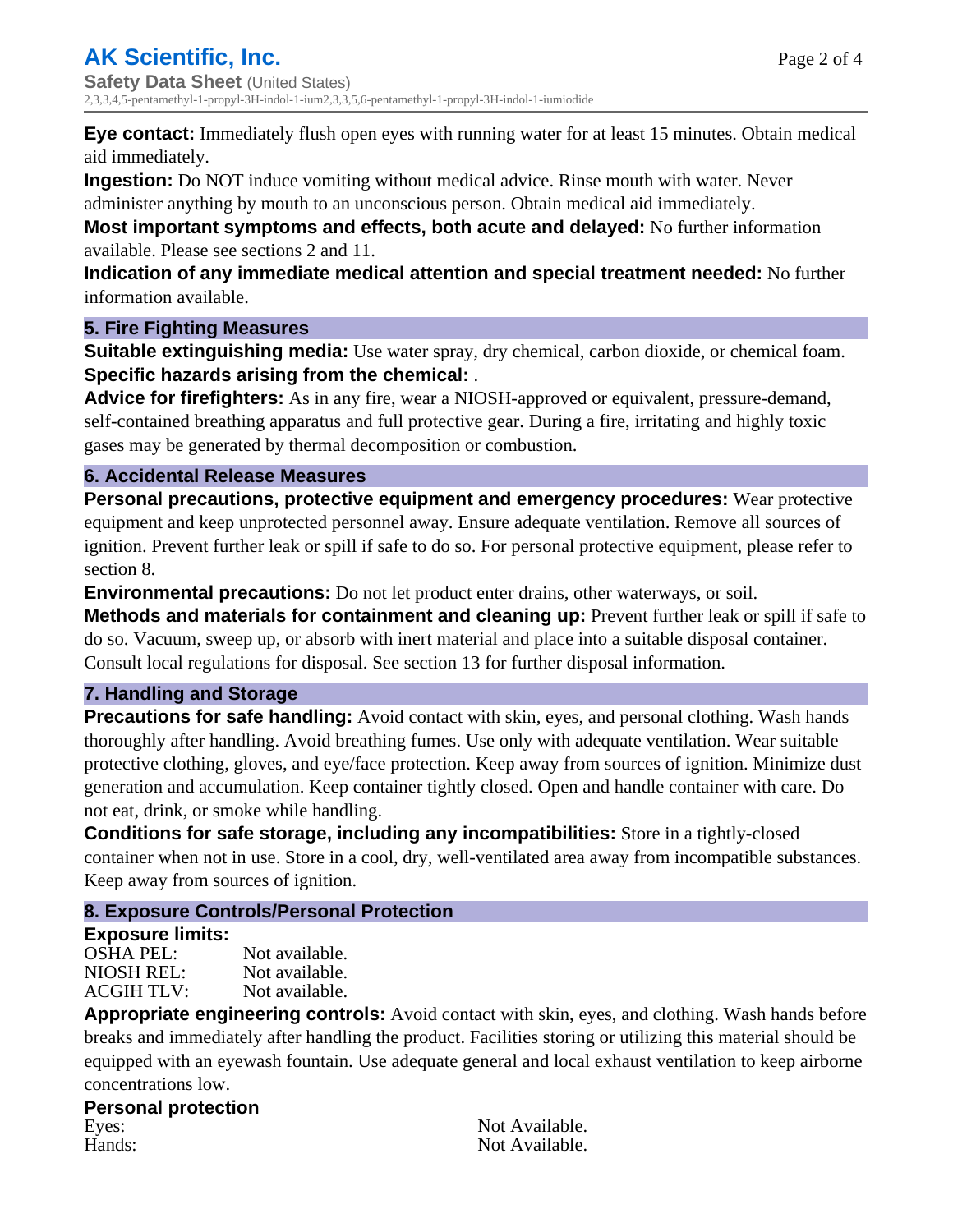|  |  | <b>AK Scientific, Inc.</b> |  |
|--|--|----------------------------|--|
|--|--|----------------------------|--|

**Safety Data Sheet** (United States) 2,3,3,4,5-pentamethyl-1-propyl-3H-indol-1-ium2,3,3,5,6-pentamethyl-1-propyl-3H-indol-1-iumiodide

| Skin and body:<br>Respiratory:                                                                                                                                                                                                                                                                                                                                                                                                                                                   | Not Available.<br>Not Available.                                                                                                                                                                                                                                                                                                                                                                                      |  |
|----------------------------------------------------------------------------------------------------------------------------------------------------------------------------------------------------------------------------------------------------------------------------------------------------------------------------------------------------------------------------------------------------------------------------------------------------------------------------------|-----------------------------------------------------------------------------------------------------------------------------------------------------------------------------------------------------------------------------------------------------------------------------------------------------------------------------------------------------------------------------------------------------------------------|--|
| 9. Physical and Chemical Properties                                                                                                                                                                                                                                                                                                                                                                                                                                              |                                                                                                                                                                                                                                                                                                                                                                                                                       |  |
| <b>Physical State:</b><br>Molecular Formula:<br>Molecular Weight:<br>Odor:<br>pH:<br><b>Boiling Point Range:</b><br>Freezing/Melting Point:<br><b>Flash Point:</b><br><b>Evaporation Rate:</b><br>Flammability (solid, gas):<br>Explosive limits:<br>Vapor Pressure:<br>Vapor Density:<br>Solubility:<br><b>Relative Density:</b><br>Refractive Index:<br>Volatility:<br><b>Auto-ignition Temperature:</b><br><b>Decomposition Temperature:</b><br><b>Partition Coefficient:</b> | Not available.<br>Not Available.<br>Not Available.<br>Not available.<br>Not available.<br>Not available.<br>Not available.<br>Not available.<br>Not available.<br>Please see section 2.<br>Not available.<br>Not available.<br>Not available.<br>Not available.<br>Not available.<br>Not available.<br>Not available.<br>Not available.<br>Not available.<br>Not available.                                           |  |
| <b>10. Stability and Reactivity</b>                                                                                                                                                                                                                                                                                                                                                                                                                                              |                                                                                                                                                                                                                                                                                                                                                                                                                       |  |
| Reactivity:<br>Chemical stability:<br>Possibility of hazardous reactions:<br>Conditions to avoid:<br>Incompatible materials:<br>Hazardous decomposition products:                                                                                                                                                                                                                                                                                                                | Not available.<br>Stable under recommended temperatures and pressures.<br>Not available.<br>Dust generation.<br>Strong oxidizing agents.                                                                                                                                                                                                                                                                              |  |
| <b>11. Toxicological Information</b>                                                                                                                                                                                                                                                                                                                                                                                                                                             |                                                                                                                                                                                                                                                                                                                                                                                                                       |  |
| RTECS#<br>Acute toxicity:<br>Routes of exposure:<br>Symptoms related to the physical, chemical and<br>toxicological characteristics:                                                                                                                                                                                                                                                                                                                                             | Not available.<br>Not available.<br>Inhalation, eye contact, skin contact, ingestion.<br>Skin contact may result in inflammation<br>characterized by itching, scaling, reddening,<br>blistering, pain or dryness. Eye contact may result<br>in redness, pain or severe eye damage. Inhalation<br>may cause irritation of the lungs and respiratory<br>system. Overexposure may result in serious illness<br>or death. |  |
| Carcinogenicity<br>IARC:<br>Not classified.<br>NTP:<br>Not listed.<br>OSHA:<br>Not Available<br>blistering.                                                                                                                                                                                                                                                                                                                                                                      | Acute toxic effects: Inflammation of the eye is characterized by redness, watering, and itching. Skin<br>inflammation is characterized by itching, scaling, reddening, or, occasionally,                                                                                                                                                                                                                              |  |

**12. Ecological Information** Ecotoxicity: Not available.